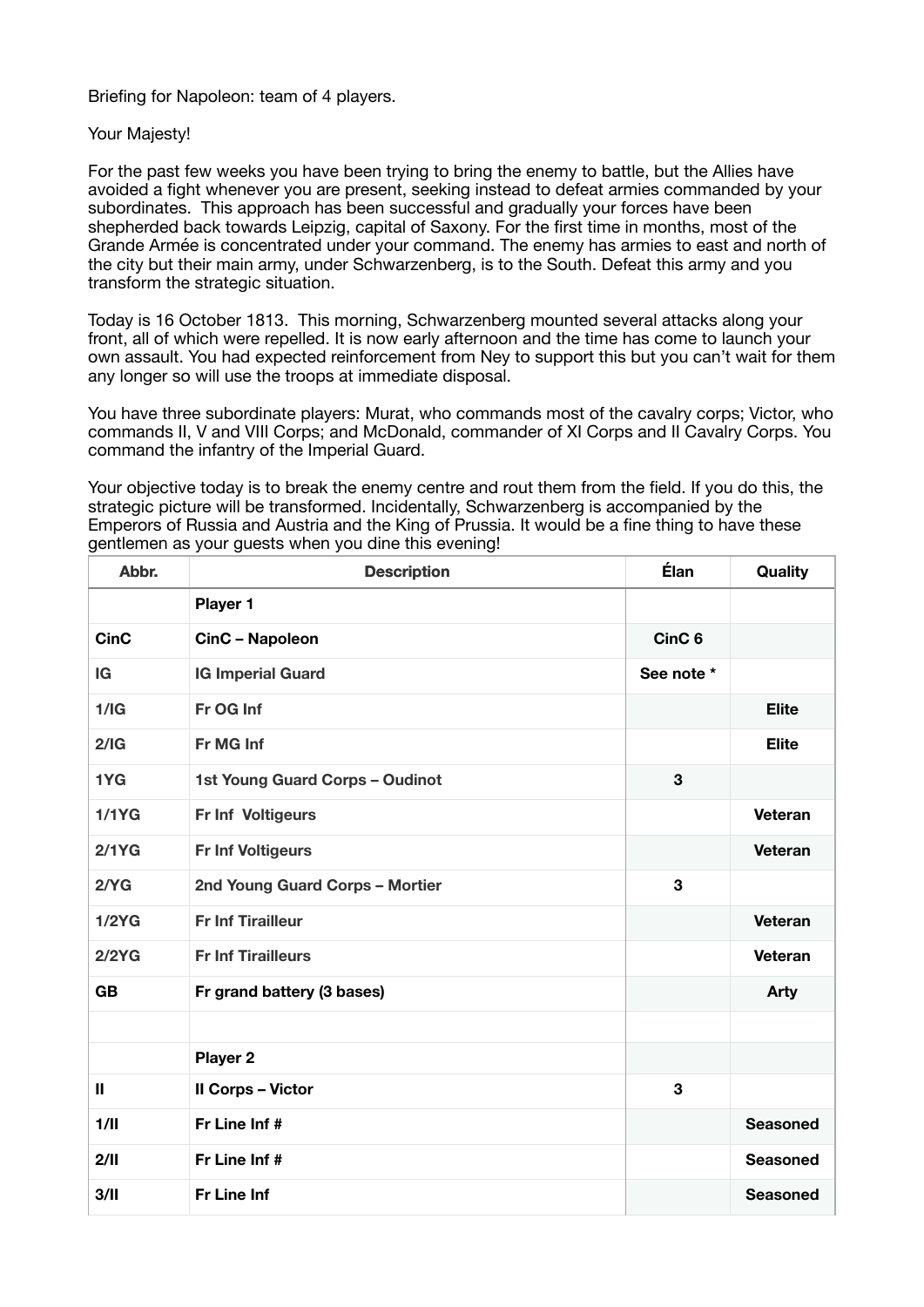| Abbr.      | <b>Description</b>                               | Élan                    | Quality          |
|------------|--------------------------------------------------|-------------------------|------------------|
| V          | <b>V Corps - Lauriston</b>                       | $\overline{2}$          |                  |
| 1/N        | Fr Line Inf #                                    |                         | <b>Seasoned</b>  |
| 2/V        | <b>Fr Line Inf</b>                               |                         | <b>Seasoned</b>  |
| 3/N        | Fr Art                                           |                         | <b>Arty</b>      |
| VIII       | <b>VIII Corps - Poniatowski</b>                  | $\mathbf 3$             |                  |
| 1/VIII     | <b>Pd Line Inf#</b>                              |                         | <b>Seasoned</b>  |
| 2/VIII     | Fr Prov Line Inf #                               |                         | <b>Conscript</b> |
|            |                                                  |                         |                  |
|            | Player 3                                         |                         |                  |
| XI         | XI Corps - Macdonald                             | 3                       |                  |
| 1/XI       | <b>Wp Line Inf</b>                               |                         | <b>Conscript</b> |
| 2/XI       | Fr Line Inf #                                    |                         | <b>Seasoned</b>  |
| 3/XI       | It Line Inf #                                    |                         | <b>Conscript</b> |
| 4/XI       | <b>Bd Line Inf</b>                               |                         | <b>Seasoned</b>  |
| 5/XI       | Fr Art                                           |                         | <b>Arty</b>      |
| <b>IIC</b> | <b>Il Cavalry Corps - Sebastiani</b>             | $\mathbf{2}$            |                  |
| 1/1IC      | 1/IIC Fr Lt Cav                                  |                         | <b>Seasoned</b>  |
| 2/11C      | 2/IIC Fr Hv Cav                                  |                         | <b>Veteran</b>   |
|            |                                                  |                         |                  |
|            | Player 4                                         |                         |                  |
| cc         | <b>Cavalry commander - Murat</b>                 | $3***$                  |                  |
| GC         | <b>Guard Cavalry - Nansouty</b>                  | 4                       |                  |
| 1/GC       | Fr YG Cav                                        |                         | Veteran          |
| 2/GC       | Fr OG Cav                                        |                         | <b>Elite</b>     |
| IC         | <b>I Reserve Cavalry Corps - Latour-Maubourg</b> | 5                       |                  |
| 1/IC       | 1/IC Fr Lt Cav                                   |                         | <b>Seasoned</b>  |
| 2/IC       | 2/IC Fr Hv Cav                                   |                         | Veteran          |
| <b>IVC</b> | <b>IV Cavalry Corps - Kellerman</b>              | $\overline{\mathbf{4}}$ |                  |
| 1/IVC      | 1/IVC Pd Lt Cav                                  |                         | Veteran          |
| <b>VC</b>  | <b>V Cavalry Corps - Pajol</b>                   | 3                       |                  |
| 1/VC       | 1/VC Fr Lt Cav                                   |                         | <b>Seasoned</b>  |
| 2/VC       | 2/VC Fr Ln Cav                                   |                         | <b>Seasoned</b>  |